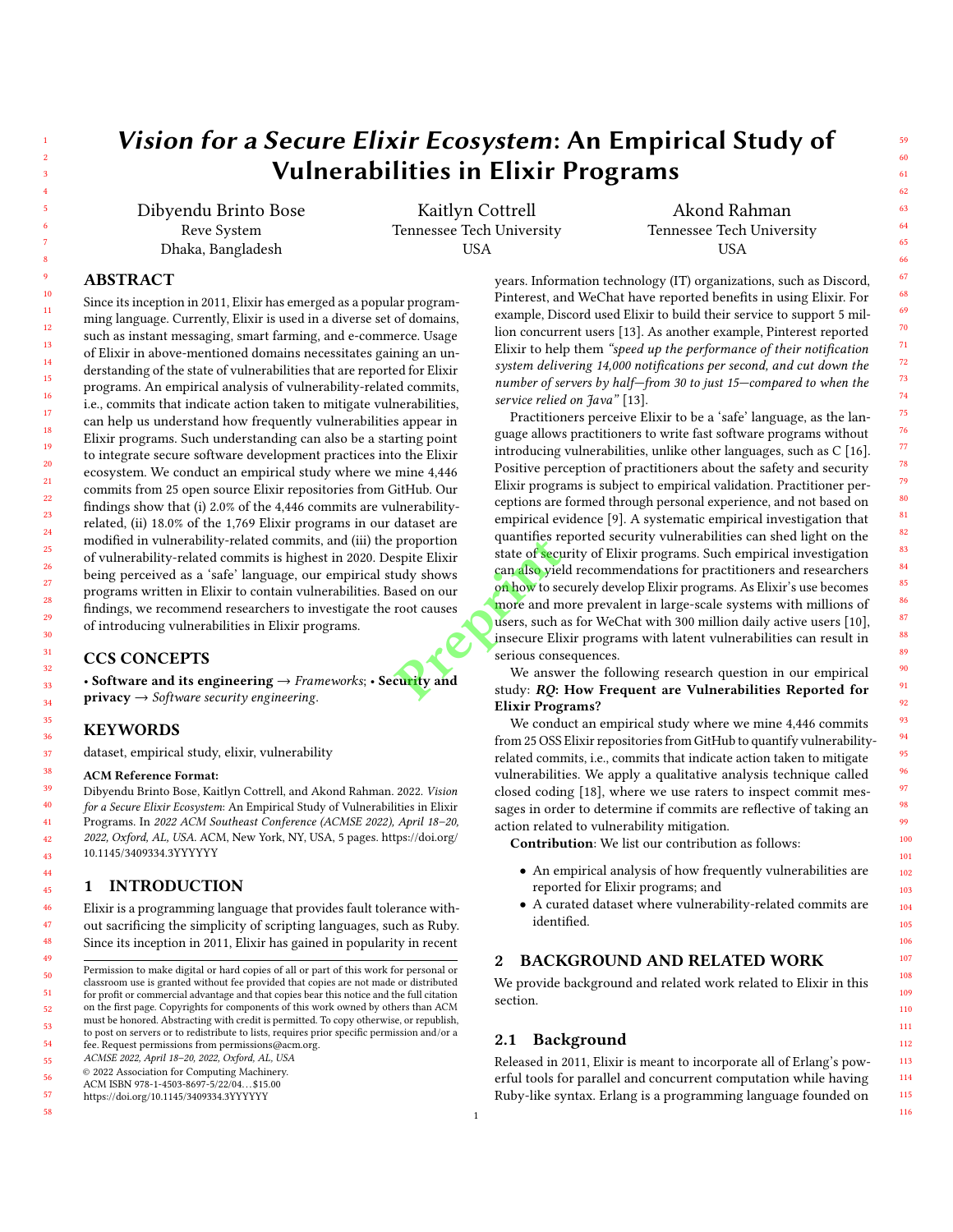three primary principles: concurrency, fault tolerance, and distribution. These principles were defined based on the original use case of telecommunications. As time went on, Erlang remained relevant, but still had problems surrounding syntax and lack of modern tooling. This was addressed by creating Elixir. All of Elixir's code ends up as byte code which is used by the Erlang virtual machine called BEAM [15].

Since Elixir is built on top of BEAM, it shares the same abstractions as Erlang that makes it well suited for concurrent applications. Elixir makes use of lightweight, isolated processes that run across all CPUs, and immutable data to make concurrency easier. These same isolated processes also allow for simple scalability, both in adding more machines, and in using a current machine's resources more efficiently. The processes also help to acheive reliability because they can be restarted quickly by the supervisory system if a problem occurs. Apart from BEAM, Elixir also inherits the Open Telecom Platform (OTP) from Erlang, which is a standard resource in Erlang's library for use in fault-tolerance for telecom systems, though is now useful for any concurrent applications [11].

We provide an example Elixir program in Listing 1. The File.open() function in the program takes two parameters: the path of the file, and the mode to be opened in. The program creates a new file called 'HelloFile', and opens that file for writing data in it. The File.open function returns a tuple where the first element of the tuple represents status (:ok), and the second element of the tuple is the process ID of the process that will handle the file. Next, the IO.binwrite() function is used to write to the file opened with File.Open(). Next, the File.close function closes the file. Finally, with the File.read() function 'HelloFile' is read. The File.read() returns a tuple where the first element of the tuple represents status ( $:$ ok), and the second element of the tuple is the file content, i.e., 'world'. at of the tu-<br>
e file. Next,<br>
file opened<br>
ses the file.<br> **Preprient to the conduction**<br>
Fig. 1. The second technique cand maps the conduction<br>
we apply cl

 $\{\text{:ok, file}\} = \text{File.open("HelloFile", [:write])}\$ IO . binwrite ( file , " world ") File . close ( file ) File . read (" hello ")

Listing 1: An example Elixir program to demonstrate file read write operations.

#### 2.2 Related Work

Our paper is closely related to existing research that has investigated Elixir programs and their usage. Avila et al. [3] explores how Elixir may potentially help to alleviate the issues that can come with coding for embedded devices. Fedrecheski et al. [12] investigates how useful Elixir could be in creating IoT software programs. Chhabra et al. [7] presents a machine learning tool set, Tensorflex, which allows Elixir programmers to utilize Tensorflow, a machine learning framework to create machine learning applications. Cassola et al. [6] proposes a type system that makes it possible to perform static type-checking for Elixir programs.

The above-mentioned discussion shows a lack of research related to vulnerabilities in Elixir programs, which we address in our paper.

## 3 METHODOLOGY

We provide the methodology to answer:  $RQ$ : How Frequent are Vulnerabilities Reported for Elixir Programs? in this section. Our methodology involves two steps: first, mining of OSS Elixir repositories, and second, use of closed coding to identify vulnerabilityrelated commits that are related to vulnerabilities. An overview of our methodology is presented in Figure 1.

#### 3.1 Elixir Repository Mining

We use OSS Elixir repositories hosted on GitHub to conduct our empirical study. First, we use GitHub's search utility to filter repositories whose main programming language is Elixir. This step yielded 31,624 repositories. Next, we use the count of stars to identify the top 25 repositories that are popular amongst the open source Elixir community. We use star count as stars are reflective of popularity for repositories hosted on GitHub [4]. From the 25 Elixir repositories, we identify 4,446 commits that are used to modify Elixir programs. Attributes of the used repositories are available in Table 1.

#### Table 1: Repository Attributes

| <b>Attribute</b>       | Count           |
|------------------------|-----------------|
| Repositories           | 25              |
| Elixir Files           | 1.769           |
| Elixir-related Commits | 4.446           |
| Duration               | 03/2012-12/2020 |

# **Qualitative analysis of commits**

We use commits to quantify vulnerabilities as commits express actions related to software development [1]. We use all 4,446 commits collected from Section 3.1. We apply a qualitative analysis technique called closed coding, where a rater inspects text excerpts and maps the set of text excerpts to a pre-defined category [18]. We apply closed coding with two raters who are well-versed in software security to conduct the closed coding process. The first rater is the first author of the paper with two years of academic experience in cybersecurity, and one year of professional experience in software engineering. The second rater is not an author of the paper and participated voluntarily. The second rater is a graduate student in the department with one year of professional experience in cybersecurity. Both raters individually determine if each of the collected commits to be security-related by performing the following activities: Activity-1: The rater observes if any of the following keywords appear in each of the collected commit messages: 'race', 'racy', 'buffer', 'overflow', 'stack', 'integer', 'signedness', 'widthness', 'underflow', 'improper', 'unauthenticated', 'gain access', 'permission', 'cross site', 'css', 'xss', 'htmlspecialchar', 'denial service', 'dos', 'crash', 'deadlock', 'sql', 'sqli', 'injection', 'format', 'string', 'printf', 'scanf', 'request forgery', 'csrf', 'xsrf', 'forged', 'security', 'vulnerability', 'vulnerable', 'hole', 'exploit', 'attack', 'bypass', 'backdoor', 'threat', 'expose', 'breach', 'violate', 'fatal', 'blacklist', 'overrun', and 'insecure'. We collect these keywords from prior work [5]. Activity-2: The rater determines a commit to be a security-related defect if the message indicates that an action was taken to address a security concern for the software of interest. The rater determines a commit message to be related to a vulnerability if any of the following security objects are violated: confidentiality, integrity, or availability. We apply this step because only relying on keyword search could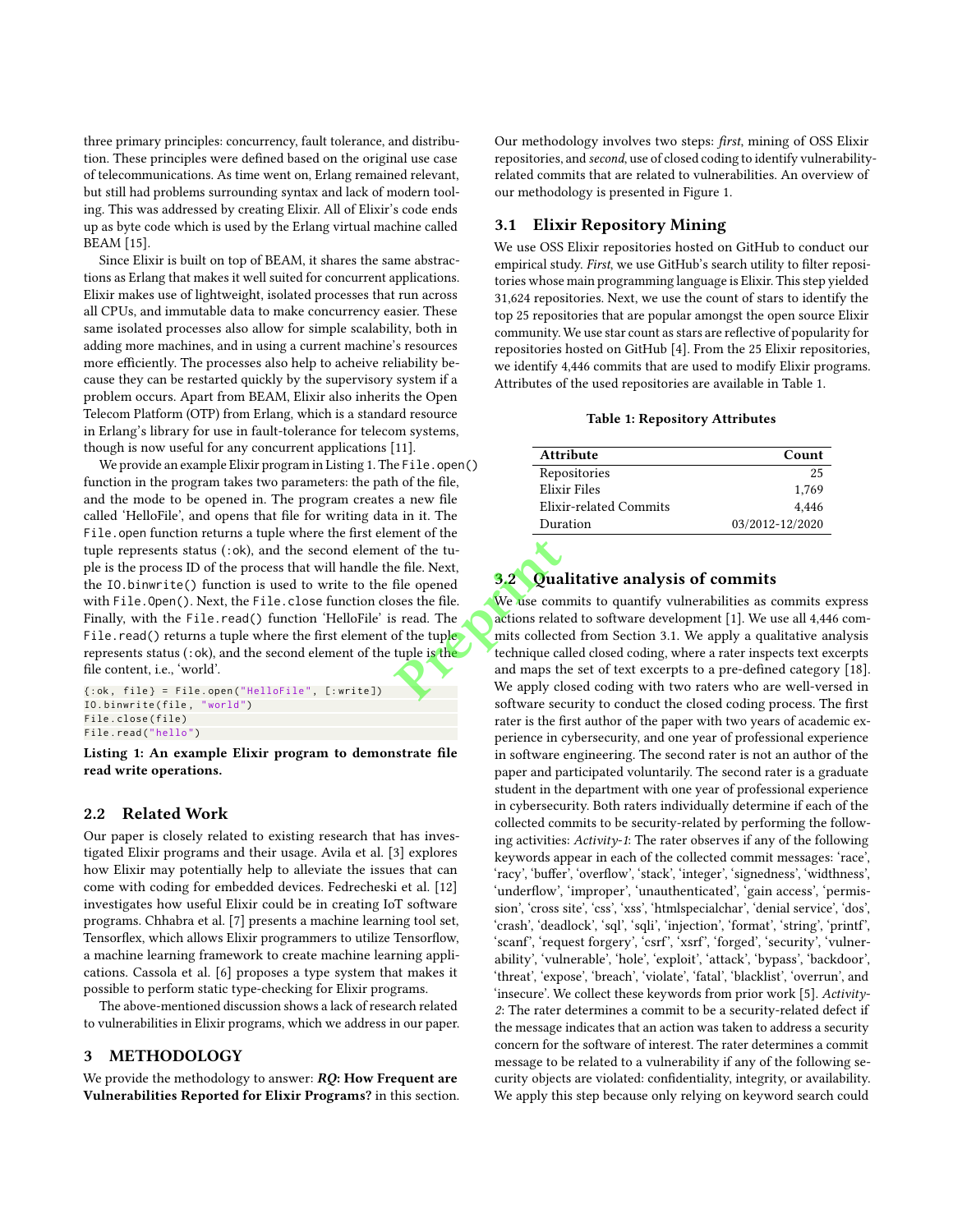

Figure 1: An overview of our methodology.

generate false positives. Activity-3: We calculate rater agreement using Cohen's Kappa [8].

After completing the above-mentioned activities, we obtain a dataset with each commit to be vulnerability-related or not. If a commit is related to a vulnerability, it is labeled as 'VULNERABLE', otherwise the commit is labeled as 'NEUTRAL'. Our research question is answered by reporting the count and proportion of commits that are labeled 'VULNERABLE'. We also report the proportion of commits that are labeled as 'VULNERABLE' for each year using Equation 1.

#### $PER_YEAR_PROPORTION(y) =$

 $#$  of commits in month  $y$  mapped as 'VULNERABLE' count of commits in year  $y$ (1)

## 3.3 Limitations

Our methodology is susceptible to the following limitations:

- The derived dataset is restricted by rater bias, which we mitigate using two raters.
- Our dataset is collected from the OSS GitHub repositories, which is limiting and may not generalize to proprietary datasets.
- Our identification process of vulnerabilities using keywords can generate false positives, which we mitigate through manual inspection by two raters.

#### 4 RESULTS

In this section, we provide results with relevant discussion.

4.1 Results

The closed coding process took 121 and 186 hours respectively, for the first and second authors. The Cohen's Kappa between the first and second author is 0.88, which is 'almost perfect', according to Landis and Koch [14]. Upon completion of the closed coding process, we identify disagreements for 101 commit messages. The last author of the paper with 10 years of experience in software engineering acted as a resolver. The last author's decision is final while resolving disagreements. Fail overview of our method<br>agreement<br>we obtain a<br>we obtain a<br>or not. If a<br>or not. If a<br>NERABLE:<br>to Landis are<br>earch ques-<br>of commits<br>of any process, we<br>last author

> Answer to RQ: How Frequent are Vulnerabilities Reported for Elixir Programs? Upon resolving the disagreements we altogether identify 90 commits to be labeled as 'VULNERABLE', whereas 4,356 commits are labeled as 'NEUTRAL'. The proportion of vulnerability-related commits is 2.0%. We observe 319 Elixir programs to be modified in the 90 vulnerability-related commits. We also observe 9 of the 25 Elixir OSS repositories to include one vulnerability-related commit. Attributes of our vulnerability dataset are available in Table 2. The labeled dataset is available online as a CSV file [2], which can be imported using existing APIs, such as Pandas [17] and R [19].

Table 2: Attributes of Vulnerability-related Commits and Elixir Programs

| <b>Attribute</b>                                    | Count |
|-----------------------------------------------------|-------|
| Vulnerability-related Commits                       | 90    |
| Elixir Programs with $>= 1$ Vulnerability-related   | 319   |
| Commits                                             |       |
| Repositories with >= 1 Vulnerability-related Com- 9 |       |
| mits                                                |       |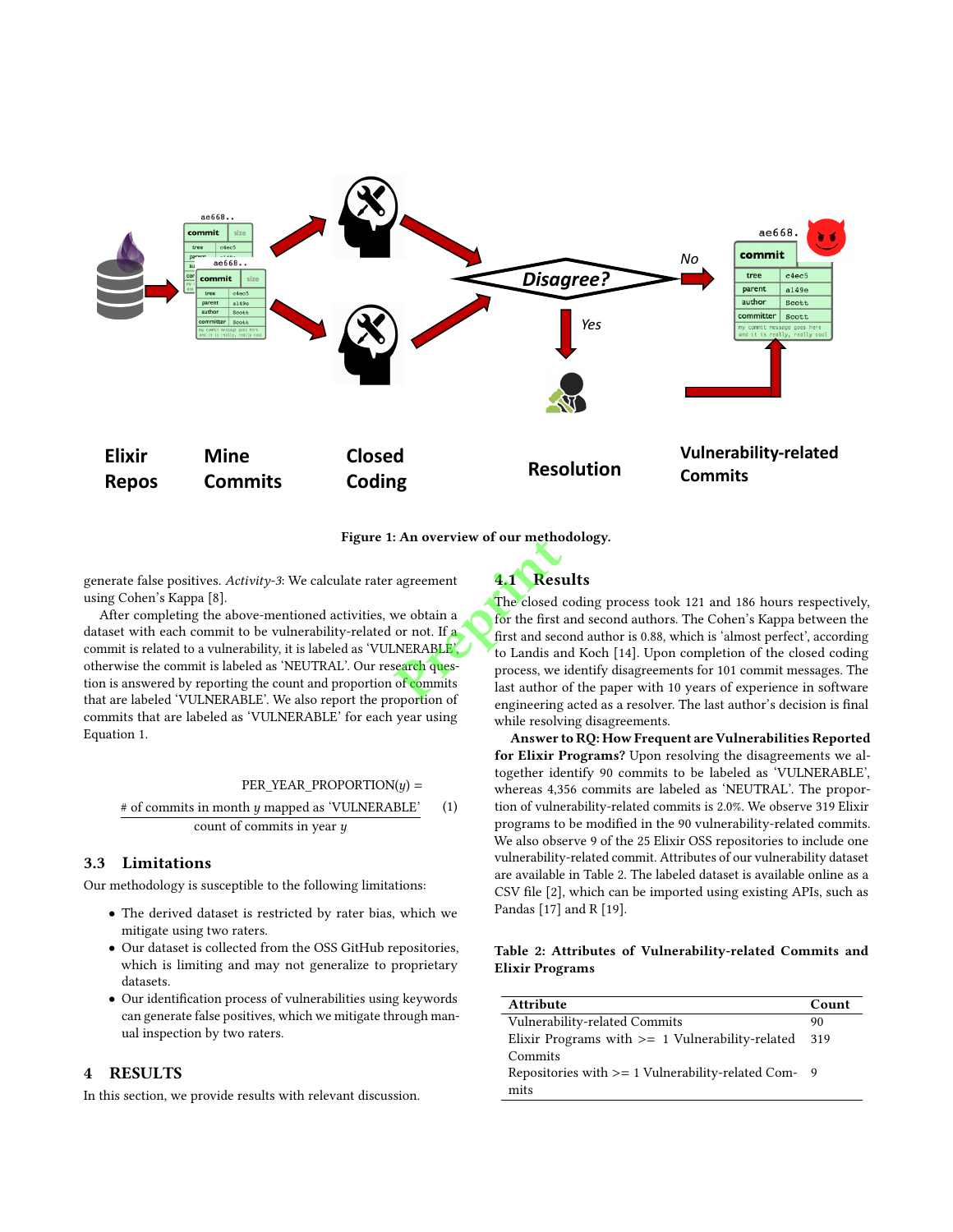We report the 'PER\_YEAR\_PROPORTION' values in Table 3. We observe the highest PER\_YEAR\_PROPORTION for 2020, whereas the second highest PER\_YEAR\_PROPORTION is observed for 2019. For 2015, we observe the third highest PER\_YEAR\_PROPORTION values. One possible explanation is that the observed trends are limited to the mined 25 repositories, i.e., how vulnerability-related commits appear in these repositories determines the trends. Our findings reported in Table 3 provides groundwork for further analysis related to vulnerability-related trends for OSS Elixir programs.

Table 3: PER\_YEAR\_PROPORTION Values. We observe an increase in PER\_YEAR\_PROPORTION after 2019.

| <b>Type</b> | PER YEAR PROPORTION (%) |
|-------------|-------------------------|
| 2012        | 0.94                    |
| 2013        | 0.48                    |
| 2014        | 1.74                    |
| 2015        | 3.38                    |
| 2016        | 1.92                    |
| 2017        | 1.22                    |
| 2018        | 1.05                    |
| 2019        | 3.45                    |
| 2020        | 3.85                    |

#### 4.2 Discussion

We discuss our findings in the following subsections:

4.2.1 A Disaster Waiting to Happen?: Implications for Researchers. Table 2 shows that 18.0% of Elixir programs to be modified in at least one vulnerability-related commit. As commit messages contain developer-reported observations and actions [1], we conjecture that our identified vulnerability-related commits can be under-reported, and there might exist latent vulnerabilities that developers are not aware of. Our conjecture is subject to empirical validation, which researchers can investigate. One low-hanging fruit can be conducting empirical studies that quantify vulnerabilities in Elixir programs by applying static analysis tools. Furthermore, researchers can investigate why developers introduce security vulnerabilities. Such investigation can lead to the identification of reasons, such as lack of tools, lack of security awareness, and pressure to develop projects. Based on identified reasons researchers can work together with the Elixir community to derive best practices to mitigate vulnerabilities in Elixir programs. Without derivation and integration of secure software development practices for Elixir, we predict an impending disaster waiting to happen for Elixir-based projects, as Elixir is used in a wide-range of domains, such as smart farming  $^1$ . **REFERE**<br>
Researchers.<br>
dified in at<br>
ges contain<br>
ges contain<br>
ges contain<br>
ges contain<br>
ges contain<br>
for the same side of the same<br>
ges are not<br>
ges are not<br>
ges are not<br>
an Elixir<br>
m, which re-<br>
conducting<br>
ges are not<br>

4.2.2 Implications for Practitioners. From Table 2 we observe 18.0% of the Elixir programs in our dataset to be modified in a commit that maps to a vulnerability. We advocate for a 'shift left' approach where practitioners integrate secure software development practices so that developers repair vulnerable code changes before code is pushed to production. One possible approach could be using security-focused code review, where developers with security expertise review code changes for potential vulnerabilities. Practitioners can also use Elixir-focused static analysis tools, such as Sobelow<sup>2</sup>.

#### 5 CONCLUSION

The widespread use of Elixir in a wide range of domains, such as instant communication, smart farming, and social media necessitates Elixir programs to be free of vulnerabilities so that malicious users cannot exploit developed Elixir programs. An empirical study of vulnerabilities in Elixir programs can provide an understanding of how frequent vulnerabilities are introduced in Elixir programs. By applying closed coding with 4,446 commits mined from 25 Elixir OSS repositories we quantify the frequency of vulnerability-related commits for Elixir programs. We observe 2.0% of the 4,446 commits to be vulnerability-related. Based on our findings, we (i) recommend practitioners to adopt a shift left policy by applying static analysis on Elixir programs, and (ii) recommend researchers to systematically investigate the reasons why vulnerabilities are introduced in Elixir programs. Our paper lays the groundwork for a vision of a Elixir ecosystem, where developers will pro-actively mitigate vulnerabilities with secure software development practices.

#### ACKNOWLEDGMENTS

We thank the PASER group at Tennessee Tech University for their valuable feedback. This research was partially funded by the U.S. National Science Foundation (NSF) through Award # 1852126, # 2043324, and # 2026869.

## **REFERENCES**

- [1] A. Alali, H. Kagdi, and J. I. Maletic. 2008. What's a Typical Commit? A Characterization of Open Source Software Repositories. In 2008 16th IEEE International Conference on Program Comprehension. 182–191. https://doi.org/10.1109/ICPC. 2008.24<br>Anonymous. 2021.
- [2] Anonymous. 2021. Dataset for Paper. https://figshare.com/s/ 3d9ef789dcdffbdcd0d8
- [3] Humberto Rodriguez Avila, Elisa Gonzalez Boix, and Wolfgang De Meuter. 2017. An Elixir library for programming concurrent and distributed embedded systems. In Companion to the first International Conference on the Art, Science and Engineering of Programming. 1–1.
- [4] Hudson Borges, Andre Hora, and Marco Tulio Valente. 2016. Predicting the popularity of GitHub repositories. In Proceedings of the The 12th International Conference on Predictive Models and Data Analytics in Software Engineering. 1–10.
- [5] Amiangshu Bosu, Jeffrey C. Carver, Munawar Hafiz, Patrick Hilley, and Derek Janni. 2014. Identifying the Characteristics of Vulnerable Code Changes: An Empirical Study. In Proceedings of the 22nd ACM SIGSOFT International Symposium on Foundations of Software Engineering (Hong Kong, China) (FSE 2014). Association for Computing Machinery, New York, NY, USA, 257–268. https: //doi.org/10.1145/2635868.2635880
- [6] Mauricio Cassola, Agustín Talagorria, Alberto Pardo, and Marcos Viera. 2020. A gradual type system for elixir. In Proceedings of the 24th Brazilian Symposium on Context-Oriented Programming and Advanced Modularity. 17–24.
- Anshuman Chhabra and José Valim. 2018. Tensorflex: Tensorflow bindings for the Elixir programming language. (2018).
- [8] Jacob Cohen. 1960. A Coefficient of Agreement for Nominal Scales. Educational and Psychological Measurement 20, 1 (1960), 37–46. https://doi.org/10.1177/ 001316446002000104 arXiv:http://dx.doi.org/10.1177/001316446002000104
- [9] Prem Devanbu, Thomas Zimmermann, and Christian Bird. 2016. Belief and Evidence in Empirical Software Engineering. In Proceedings of the 38th International Conference on Software Engineering (Austin, Texas) (ICSE '16). ACM, New York, NY, USA, 108–119. https://doi.org/10.1145/2884781.2884812
- [10] Gints Dreimanis. 2020. 8 Companies That Use Elixir in Production. https: //serokell.io/blog/elixir-companies
- [11] Gints Dreimanis. 2020. Serokell Software Development Company. https:// serokell.io/blog/introduction-to-elixir
- [12] Geovane Fedrecheski, Laisa CP Costa, and Marcelo K Zuffo. 2016. Elixir programming language evaluation for IoT. In 2016 IEEE International Symposium on Consumer Electronics (ISCE). IEEE, 105–106.
- [13] Karolina Kurcwald. 2020. Eight Famous Companies Using Elixir—And Why They Made the Switch. https://www.monterail.com/blog/famous-companies-usingelixir
- [14] J. Richard Landis and Gary G. Koch. 1977. The Measurement of Observer Agreement for Categorical Data. Biometrics 33, 1 (1977), 159–174. http:

<sup>1</sup>https://elixir-lang.org/blog/2020/08/20/embedded-elixir-at-farmbot/ <sup>2</sup>https://github.com/nccgroup/sobelow